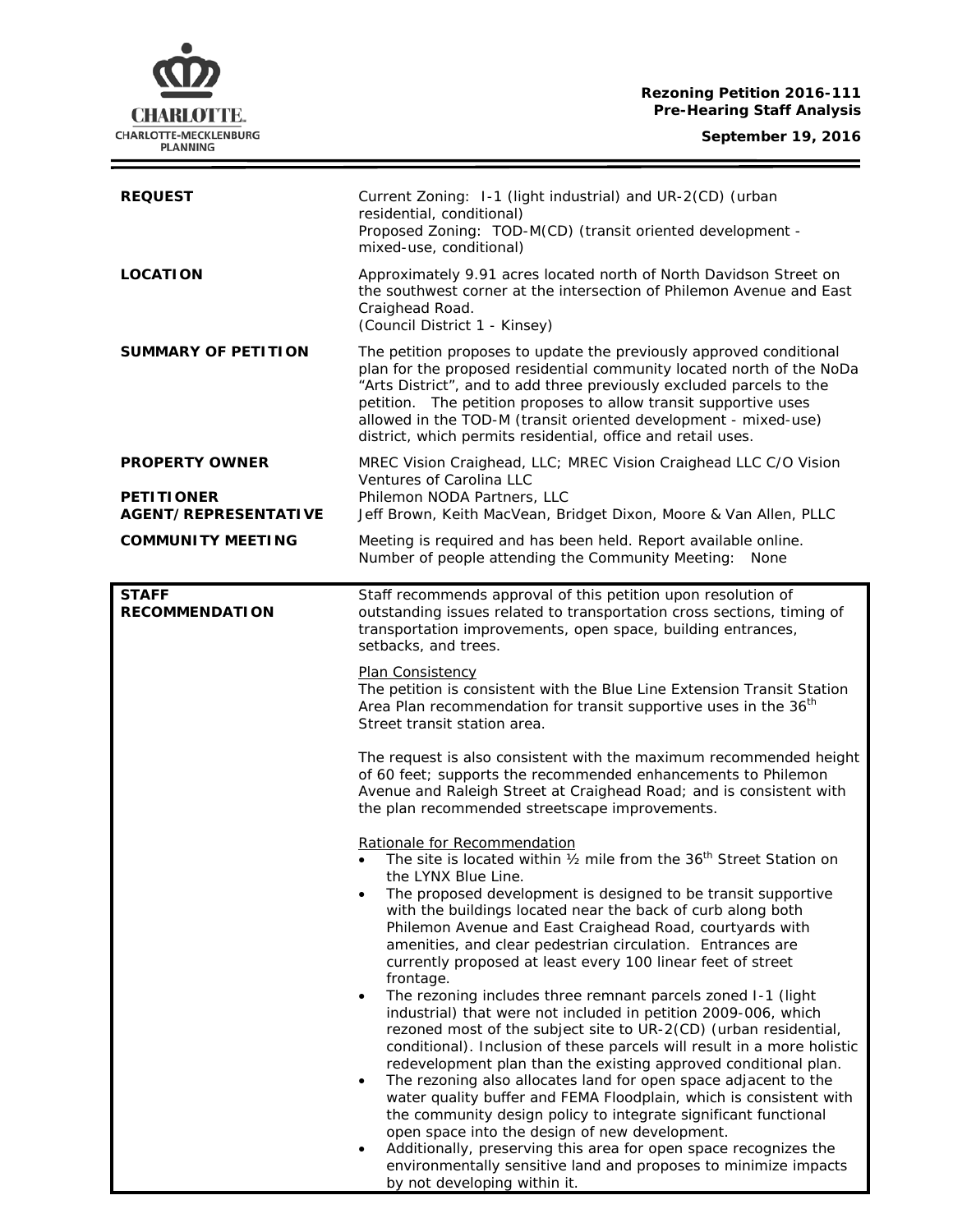### **PLANNING STAFF REVIEW**

### • **Proposed Request Details**

The site plan accompanying this petition contains the following provisions:

- Permitted uses include all uses allowed in the TOD-M (transit oriented development mixed-use) district.
- Maximum building height of 60 feet and four stories.
- Access to the site via Philemon Avenue and East Craighead Road.
- Commits to constructing improvements along the site's frontage on Philemon Avenue when sufficient pavement exists on the opposite side of the center line to accommodate an opposing lane of traffic. If insufficient pavement exists on the opposite side of Philemon Avenue, the petitioner will construct both sides of Philemon Avenue as shown on the cross-section on Sheet RZ-2.
- The southernmost access point to the site from Philemon Avenue may not be opened or utilized until Philemon Avenue is improved beyond the proposed driveway.
- Dedicates and conveys the portion of the site located along Philemon Avenue as necessary to provide a right-of-way extending 41.5 feet from the proposed or existing centerline prior to the issuance of the first certificate of occupancy for the first residential dwelling building constructed on the site.
- Dedicates and conveys the portion of the site located along East Craighead Road as necessary to provide for a right-of-way extending 35.5 feet from the existing centerline prior to issuance of the first certificate of occupancy for the first residential building constructed on the site.
- Notes that required transportation improvements will be approved and constructed prior to the issuance of the site's final certificate of occupancy.
- Building materials include a combination of brick, stone, precast stone, precast concrete, synthetic stone, cementitious siding, stucco, EIFS, decorative metal panels, decorative block and/or wood. Vinyl as a building material may only be used on windows, soffits and handrails/railings.
- Portions of residential buildings facing Philemon Avenue and East Craighead Road will have building entrances oriented toward these public streets at least every 100 linear feet.
- Ground floor residential units located along Philemon Avenue and East Craighead Road will have direct access to the street they adjoin.
- Building walls along public streets will have ground floors that are taller than and architecturally different than upper floor with more transparency than upper floors.
- Blank walls will be treated with horizontal and vertical variations in wall planes.
- Ground floor residential units will be raised an average of 24 inches above grade.
- A minimum of \$20,000 will be contributed by the petitioner to the Arts and Science Fund established to implement public art prior to the issuance of a certificate of occupancy for the proposed building.

## • **Existing Zoning and Land Use**

- Petition 2009-06 rezoned 13.57 acres that included a portion of the subject property to UR-2(CD) (urban residential, conditional) to allow 300 multi-family dwelling units, at a maximum height of 50 feet and three stories.
- The subject property is currently occupied with three single family dwellings. Properties between North Tryon Street and North Davidson Street are developed with single family and multi-family residential dwellings, office, commercial/retail, and industrial/warehouse uses in B-2 (general business), R-5 (single family residential), I-1 (light industrial), I-2 (general industrial), UR-2(CD) (urban residential, conditional), and TOD-R (transit oriented development - residential).
- Properties south of North Davidson Street are developed with single family detached, single family attached, multi-family residential, retail, eating/drinking/entertainment establishments, and industrial/warehouse uses in R-5 (single family residential), UR-1(CD), UR-2(CD) and UR-3(CD) (urban residential, conditional), MUDD-O (mixed use development, optional), MUDD(CD) (mixed use development, conditional) and I-2 (general industrial) zoning districts.
- See "Rezoning Map" for existing zoning in the area.

## • **Rezoning History in Area**

- Petition 2015-83 rezoned 0.122 acres located on the east side of North Davidson Street between Mercury Street and East 37<sup>th</sup> Street to MUDD-O (mixed use development, optional) to expand and reuse an existing residential structure as either a residence or an office.
- Petition 2012-72 rezoned approximately 0.53 acres located on the south side of Warp Street between Donatello Avenue and Herrin Avenue to UR-1(CD) (urban residential, conditional) to allow four single family detached dwellings.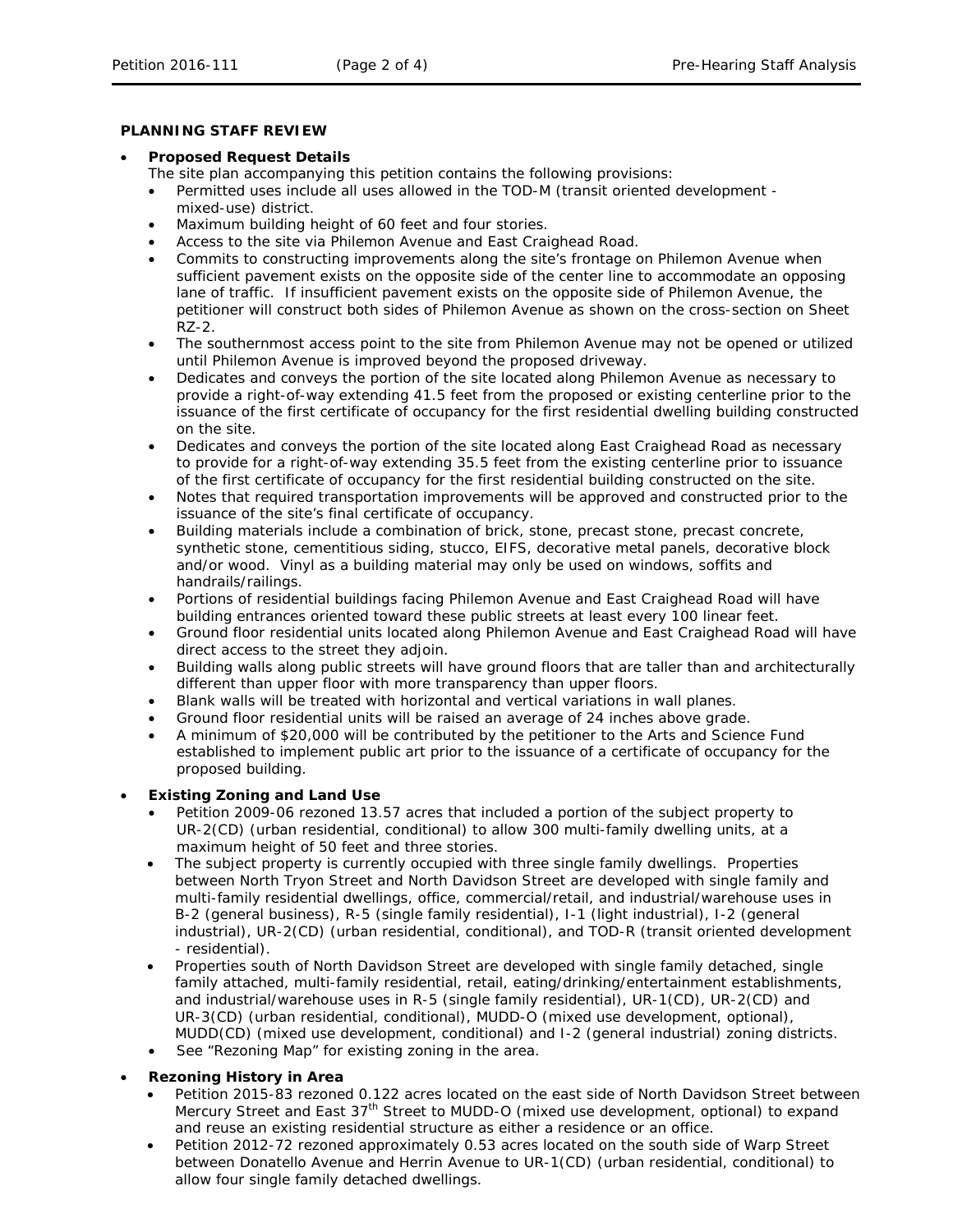- Petition 2012-09 approved a rezoning to UR-3(CD) (urban residential, conditional) for approximately 0.45 acres located on the south side of North Davidson Street between Herrin Avenue and Donatello Avenue to allow a maximum of 20 residential units and associated accessory structures and parking.
- Petition 2012-01 approved a rezoning to MUDD-O (mixed use development, optional) for approximately 3.82 acres located on the northeast corner of North Davidson Street and East 36<sup>th</sup> Street to allow 250 residential units and up to 22,500 square feet of nonresidential uses.

## • **Public Plans and Policies**

- The *Blue Line Extension Transit Station Area Plan* (2013) recommends transit supportive uses for the subject parcels.
- The policies recommend promoting a mix of transit supportive land uses such as residential, office, retail, civic/institutional, park and open space through new development and redevelopment.
- The Structure Plan portion of the station area plan recommends an adopted maximum height of up to 60 feet.
- The plan recommends a realignment of Philemon Avenue and Raleigh Street at Craighead Road.
- Craighead Road will be terminated at the rail tracks and eventually will not connect to North Davidson Street.
- The adopted cross section for Philemon Avenue is an eight-foot sidewalk, eight-foot planting strip, option to construct on-street parking, a five-foot bike lane, and one 11-foot travel lane in each direction with an optional median. The recommended minimum setback is 20 feet measured from back of curb.

## • **TRANSPORTATION CONSIDERATIONS**

- This site is on a collector road approximately 1100 feet from a signalized intersection with a major thoroughfare. The Blue Line Extension, Philemon Avenue, and Craighead Road border this site. The current site plan accommodates the cross sections needed to accomplish the connectivity and multimodal character envisioned in this area.
- See Outstanding Issues, Notes 1 and 2.

# • **Vehicle Trip Generation:**

Current Zoning:

Existing Use: 30 trips per day (based on three single family residential dwellings). Entitlement: 1,960 trips per day (based on 5,069 square feet of warehouse uses and 300 multi-family dwellings).

Proposed Zoning: Too many uses to determine trip generation.

**DEPARTMENT COMMENTS** (see full department reports online)

- **Charlotte Area Transit System:** No issues.
- **Charlotte Department of Neighborhood & Business Services:** Developer must comply with the City's Housing Policies if seeking public funding.
- **Charlotte Fire Department:** No issues.
- **Charlotte-Mecklenburg Schools:** The conditional district request allows a variety of uses; therefore, the impact on local schools cannot be determined.
- **Charlotte-Mecklenburg Storm Water Services:** No issues.
- **Charlotte Water:** Charlotte Water has water system availability for the rezoning boundary via an existing six-inch water distribution main located along East Craighead Road and a two-inch water distribution main located along Philemon Avenue. Charlotte Water has sewer system availability for the rezoning boundary via existing eight-inch gravity sewer main located along Philemon Avenue and an existing ten-inch gravity sewer main located in the western part of the rezoning boundary.
- **Engineering and Property Management:** See Outstanding Issues, Note 9.
- **Mecklenburg County Land Use and Environmental Services Agency:** No comments received.
- **Mecklenburg County Parks and Recreation Department:** No issues.

# **OUTSTANDING ISSUES**

Transportation

- 1. Revise site plan to show right-of-way or sidewalk utility easement dedication to back of walk in cross-section and update Note 4g under "Transportation" accordingly.
- 2. Revise Note 4h under "Transportation" to tie improvements to the first, not final, certificate of